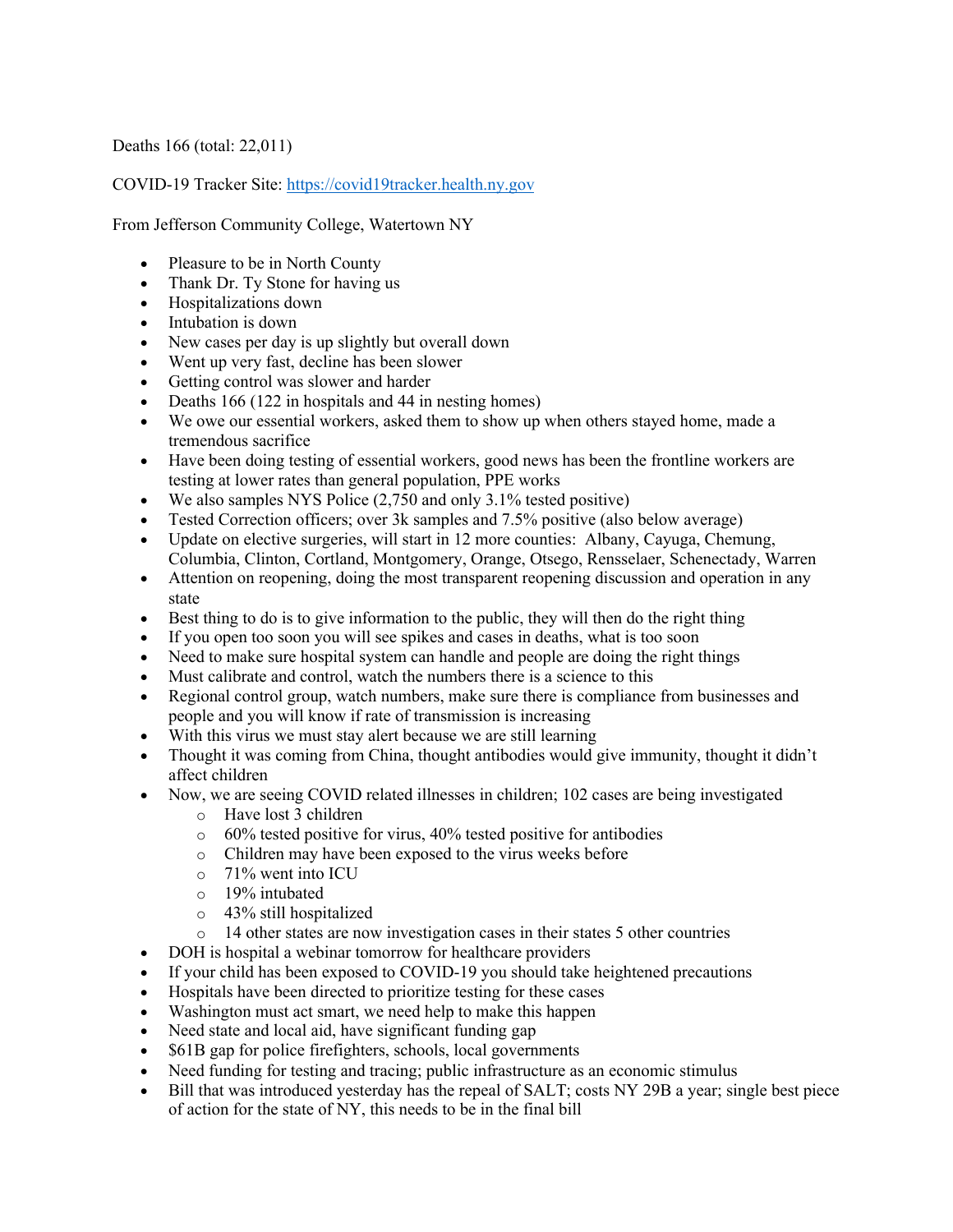- Issued joint statement with Governor Hogan on federal assistance
- No corporate giveaways or layoffs
- Op-ed in Washington Post today
- NY Delegation will introduce legislation Americans First Act

## $O&A$ :

What is the future of state prisons? In this fiscal climate many are worried about their jobs. You were given authority to close.

- Thank them for their service
- They showed up when we needed them
- State budget will purely be reliant on federal government
- Can't make up 61B, if they act responsibility then we will proceed with budget plan that we had, but if they do not, we will have a serious problem and can't say what actions we will need to take

Unemployment; still a problem, Richie's office is getting calls, and set up website calling on Commissioner to resign, your spokesperson called it cheap shots from cheap politicians, are they cheap politicians?

- Is it a cheap shot? Yes
- It is easy to pander
- Washington passed a law implementing new UI benefits, state has to figure out how to administer; we have to certify things before we can send money
- This crashes website, google comes in to redesign, every state is going through this, out response rate is better than any other state
- Understand that if you haven't received your check, that doesn't matter
- Made tremendous progress in a short period of time
- No one saw this coming, never expected it to happen
- Reduced wait and response time dramatically
- DOL will announce later today that \$7.4B; has gone out
- DOL will have announcement late today about forfeiture days
- A few months from now they will find someone who got the benefits who didn't deserve it, that's the tension, you want to get everyone processed but don't give funds that don't meet criteria
- North County hit requirements to reopen now, can you tell what changed?
	- Testing parameters came from Dr. Brix; North Country was just below but has now hit that testing criteria
	- There is also the danger of reopening too soon, we hit all the metrics but that doesn't mean we are done, we have to monitor every day, that is the regional responsibility
	- Has to be watched every day and calibrate every day, you are reopening as long as it is not too soon and done right
	- People get cocky and arrogant we will be right back
		- Once you have testing capacity you won't lose that, now have to see what those tests say

North Country houses a large portion of inmates, have outbreak at one facility, is there a plan to test more inmates?

- Yes, we are ramping up testing across the board
- Also need to test vulnerable populations, nursing homes, COVID children, essential workers, prison population
- Need more tests across the board; as we get more, we can expand
- Testing with same criteria as the general public
- 445 cases within system 306 have recovered
- Will look into outbreak, if more testing needed, we will make sure to get that
- CO's have done tremendous job in a very difficult situation

Fort Drum is relaxing a little quicker than NY, does that undermine the reopening?

• I hope they are right and careful, understand the pressure